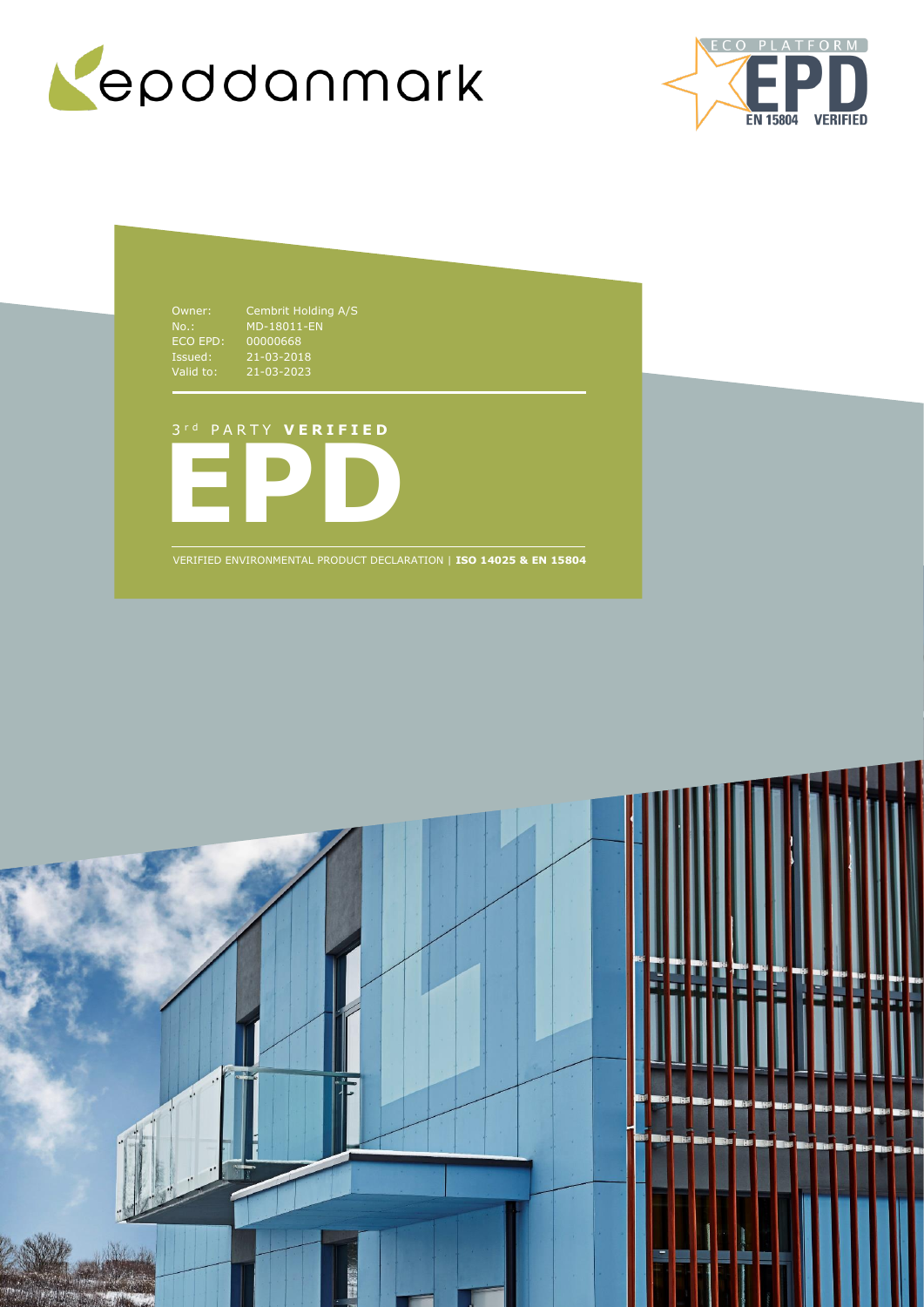# **CEMBRIT**



**Owner of declaration** Cembrit Holding A/S

Sohngårdsholmsvej 2 9000 Aalborg

**Programme operator** Danish Technological Institute www.dti.dk

**Programme** EPD Danmark www.epddanmark.dk

#### **Declared products**

Cembrit Solid Cembrit Express+ Cembrit Cover Cembrit Patina

#### **Production site**

Bécsi út 7 2536 Nyergesújfalu Hungary

#### **Products use**

Cembrit fiber cement decorative rain screen claddings for mounting on facades or roofs on wooden or metal substructures with the principle of back-ventilated curtain facades.

#### **Declared unit**

1 tonne

### **CEMBRIT**



### Repodanmark

**Issued:** 21-03-2018 **Valid to:** 21-03-2023

#### **Basis of calculation**

This EPD is developed in accordance with the European standard EN 15804.

#### **Comparability**

EPDs of construction products may not be comparable if they do not comply with the requirements in EN 15804. EPD data may not be comparable if the datasets used are not developed in accordance with EN 15804 and if the background systems are not based on the same database.

#### **Validity**

This EPD has been verified in accordance with ISO 14025 and is valid for 5 years from the date of issue.

#### **Use**

The intended use of an EPD is to communicate scientifically based environmental information for construction products, for the purpose of assessing the environmental performance of buildings.

#### **EPD type**

☒Cradle-to-gate □Cradle-to-gate with options ☐Cradle-to-grave

CEN standard EN 15804 serves as the core PCR

Independent verification of the declaration and data, according to EN ISO 14025

□ internal **a** external

Third party verifier:

austiausy

*Kim Christiansen*

Kallas

*Henrik Fred Larsen EPD Danmark*

|                        | Life cycle stages and modules ( $MND =$ module not declared) |                |            |                         |            |                |                |             |               |                               |                            |                                              |                |                     |                |                                                         |
|------------------------|--------------------------------------------------------------|----------------|------------|-------------------------|------------|----------------|----------------|-------------|---------------|-------------------------------|----------------------------|----------------------------------------------|----------------|---------------------|----------------|---------------------------------------------------------|
| Product                |                                                              | Construction   | process    | Use                     |            |                | End of life    |             |               | Beyond the system<br>boundary |                            |                                              |                |                     |                |                                                         |
| Raw material<br>supply | Transport                                                    | Manufacturing  | ransport   | Installation<br>process | Jse        | Maintenance    | Repair         | Replacement | Refurbishment | Operational<br>use<br>energy  | Operationa<br>use<br>water | construction<br>demolition<br>Φ<br>$\bigcap$ | Transport      | processing<br>Waste | Disposal       | recover<br>פַ<br>recyclir<br>potential<br>Re-use<br>and |
| A <sub>1</sub>         | A2                                                           | A <sub>3</sub> | A4         | A <sub>5</sub>          | <b>B1</b>  | B <sub>2</sub> | B <sub>3</sub> | <b>B4</b>   | <b>B5</b>     | <b>B6</b>                     | <b>B7</b>                  | C <sub>1</sub>                               | C <sub>2</sub> | C <sub>3</sub>      | C <sub>4</sub> | D                                                       |
| Х                      | Χ                                                            | x              | <b>MND</b> | <b>MND</b>              | <b>MND</b> | <b>MND</b>     | <b>MND</b>     | <b>MND</b>  | <b>MND</b>    | <b>MND</b>                    | <b>MND</b>                 | <b>MND</b>                                   | <b>MND</b>     | <b>MND</b>          | <b>MND</b>     | <b>MND</b>                                              |

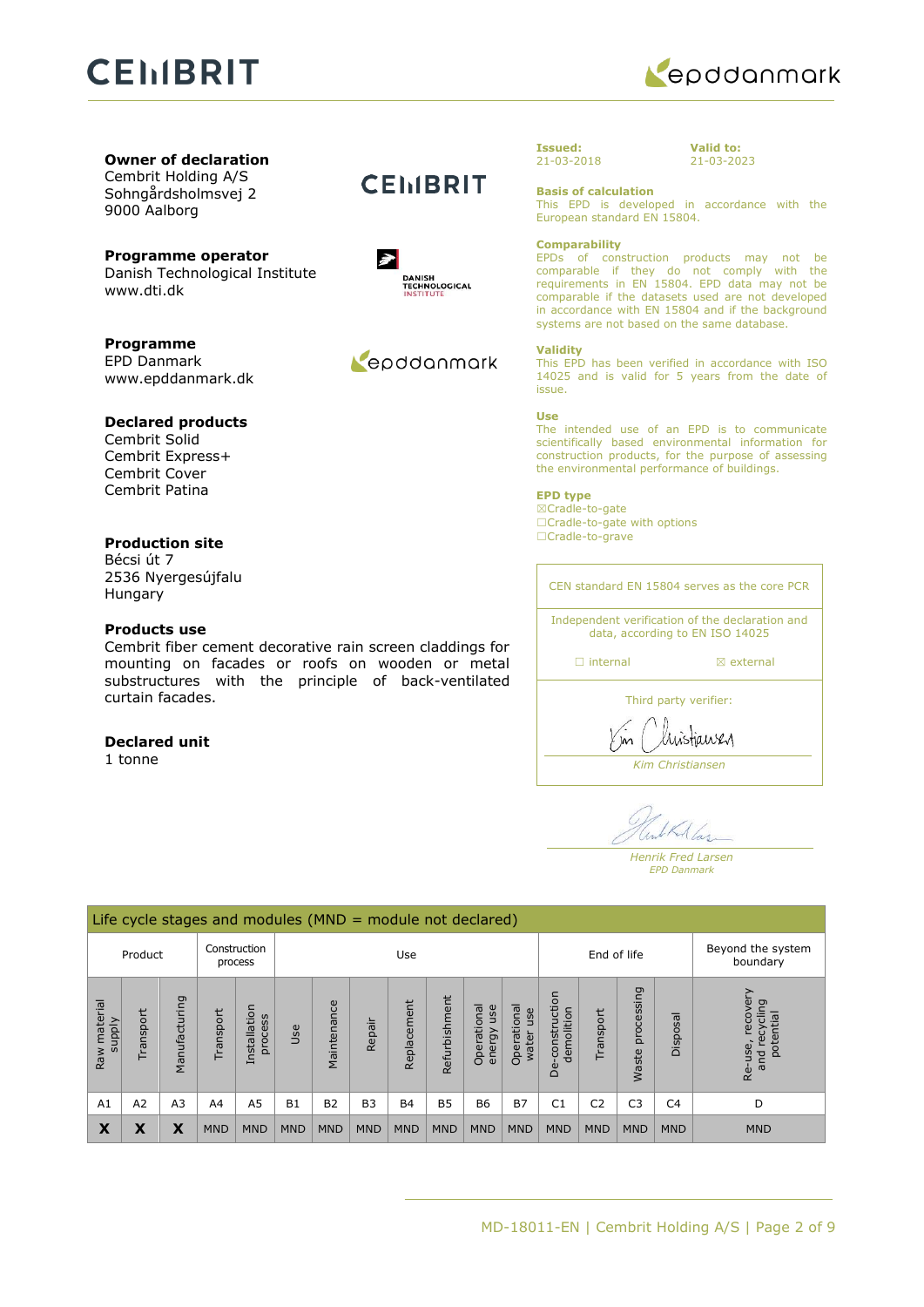## Product information

**Product description** The main product components are shown in the table below. Values are given as intervals covering the four declared product variations. Specific recipes and some input materials (0-2 mass-%) are not shown in this table due to reasons of confidentiality.

|                                          | <b>Material</b>                                                                                                                                | Weight-% of declared product                                                                                                                                                                                                                                                                                                                                                                                                                                                                                                                                                                                                                                                                                                                                                                                                  |  |  |  |
|------------------------------------------|------------------------------------------------------------------------------------------------------------------------------------------------|-------------------------------------------------------------------------------------------------------------------------------------------------------------------------------------------------------------------------------------------------------------------------------------------------------------------------------------------------------------------------------------------------------------------------------------------------------------------------------------------------------------------------------------------------------------------------------------------------------------------------------------------------------------------------------------------------------------------------------------------------------------------------------------------------------------------------------|--|--|--|
|                                          | Cement                                                                                                                                         | 40-85                                                                                                                                                                                                                                                                                                                                                                                                                                                                                                                                                                                                                                                                                                                                                                                                                         |  |  |  |
|                                          | Limestone                                                                                                                                      | $0 - 15$                                                                                                                                                                                                                                                                                                                                                                                                                                                                                                                                                                                                                                                                                                                                                                                                                      |  |  |  |
|                                          | Silica sand                                                                                                                                    | $0 - 40$                                                                                                                                                                                                                                                                                                                                                                                                                                                                                                                                                                                                                                                                                                                                                                                                                      |  |  |  |
|                                          | Wollastonite                                                                                                                                   | $0 - 15$                                                                                                                                                                                                                                                                                                                                                                                                                                                                                                                                                                                                                                                                                                                                                                                                                      |  |  |  |
|                                          | Cellulose fibres                                                                                                                               | $4 - 15$                                                                                                                                                                                                                                                                                                                                                                                                                                                                                                                                                                                                                                                                                                                                                                                                                      |  |  |  |
|                                          | Paint/pigments                                                                                                                                 | $1 - 4$                                                                                                                                                                                                                                                                                                                                                                                                                                                                                                                                                                                                                                                                                                                                                                                                                       |  |  |  |
|                                          | PVA fibres                                                                                                                                     | $0 - 2$                                                                                                                                                                                                                                                                                                                                                                                                                                                                                                                                                                                                                                                                                                                                                                                                                       |  |  |  |
|                                          | SWP fibres                                                                                                                                     | $0 - 2$                                                                                                                                                                                                                                                                                                                                                                                                                                                                                                                                                                                                                                                                                                                                                                                                                       |  |  |  |
|                                          | Water glass                                                                                                                                    | $0 - 2$                                                                                                                                                                                                                                                                                                                                                                                                                                                                                                                                                                                                                                                                                                                                                                                                                       |  |  |  |
|                                          | <b>Packaging material</b>                                                                                                                      | kg per declared unit                                                                                                                                                                                                                                                                                                                                                                                                                                                                                                                                                                                                                                                                                                                                                                                                          |  |  |  |
|                                          | PE film                                                                                                                                        | 2,84                                                                                                                                                                                                                                                                                                                                                                                                                                                                                                                                                                                                                                                                                                                                                                                                                          |  |  |  |
|                                          | Pallets                                                                                                                                        | 28,2                                                                                                                                                                                                                                                                                                                                                                                                                                                                                                                                                                                                                                                                                                                                                                                                                          |  |  |  |
|                                          | Cardboard                                                                                                                                      | 0,56                                                                                                                                                                                                                                                                                                                                                                                                                                                                                                                                                                                                                                                                                                                                                                                                                          |  |  |  |
|                                          | Plastic strips                                                                                                                                 | 0,095                                                                                                                                                                                                                                                                                                                                                                                                                                                                                                                                                                                                                                                                                                                                                                                                                         |  |  |  |
|                                          | Labels                                                                                                                                         | 0,0029                                                                                                                                                                                                                                                                                                                                                                                                                                                                                                                                                                                                                                                                                                                                                                                                                        |  |  |  |
| <b>Representativity</b>                  | requirements in EN15804 are meet.                                                                                                              | This declaration, including data collection and the modelled foreground<br>system including results, represents the production of 1 tonne of<br>Cembrit fibre cement boards on the production site located in Hungary.<br>Product specific data are based on average values collected in the period<br>from 01.01.2017 to 30.06.2017. As such, not a full year's average is<br>used. This deviation from normal practice is due to some major changes<br>in the product compositions in the beginning of 2017. Background data<br>are based mainly on GaBi and are less than 10 years old. For a few<br>exceptions, GaBi data was supplemented with data from ecoinvent.<br>Generally, the used background datasets are of high quality, and the<br>majority of the datasets are only a couple of years old and therefore the |  |  |  |
| <b>Dangerous substances</b>              | Cembrit fibre cement boards does not contain substances listed in the<br>"Candidate List of Substances of Very High Concern for authorisation" |                                                                                                                                                                                                                                                                                                                                                                                                                                                                                                                                                                                                                                                                                                                                                                                                                               |  |  |  |
|                                          | (http://echa.europa.eu/candidate-list-table)                                                                                                   |                                                                                                                                                                                                                                                                                                                                                                                                                                                                                                                                                                                                                                                                                                                                                                                                                               |  |  |  |
| <b>Essential characteristics</b><br>(CE) | https://www.cembrit.com/                                                                                                                       | Cembrit fibre cement boards are covered by harmonised technical<br>specification EN 12467. Declaration of performance according to EU<br>regulation 305/2011 is available for all declared product variations.<br>Further technical information can be obtained by contacting the<br>manufacturer or on the manufacturers website:                                                                                                                                                                                                                                                                                                                                                                                                                                                                                            |  |  |  |
| <b>Reference Service Life</b>            |                                                                                                                                                | No RSL is declared. This EPD is based on a cradle-to-gate assessment.                                                                                                                                                                                                                                                                                                                                                                                                                                                                                                                                                                                                                                                                                                                                                         |  |  |  |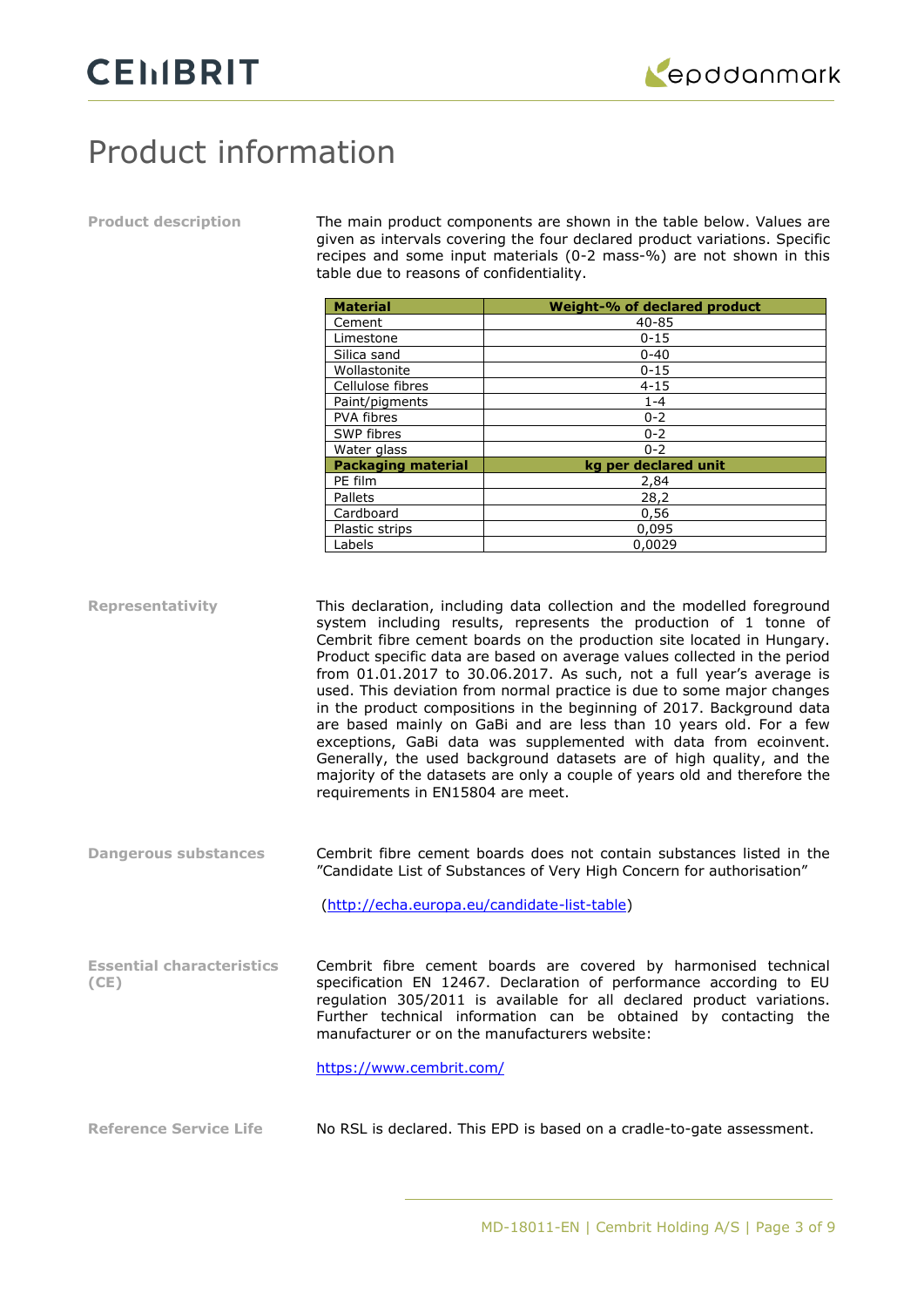# **CEIIBRIT**



**(RSL)**

#### **Product illustrations**



COVER PATINA





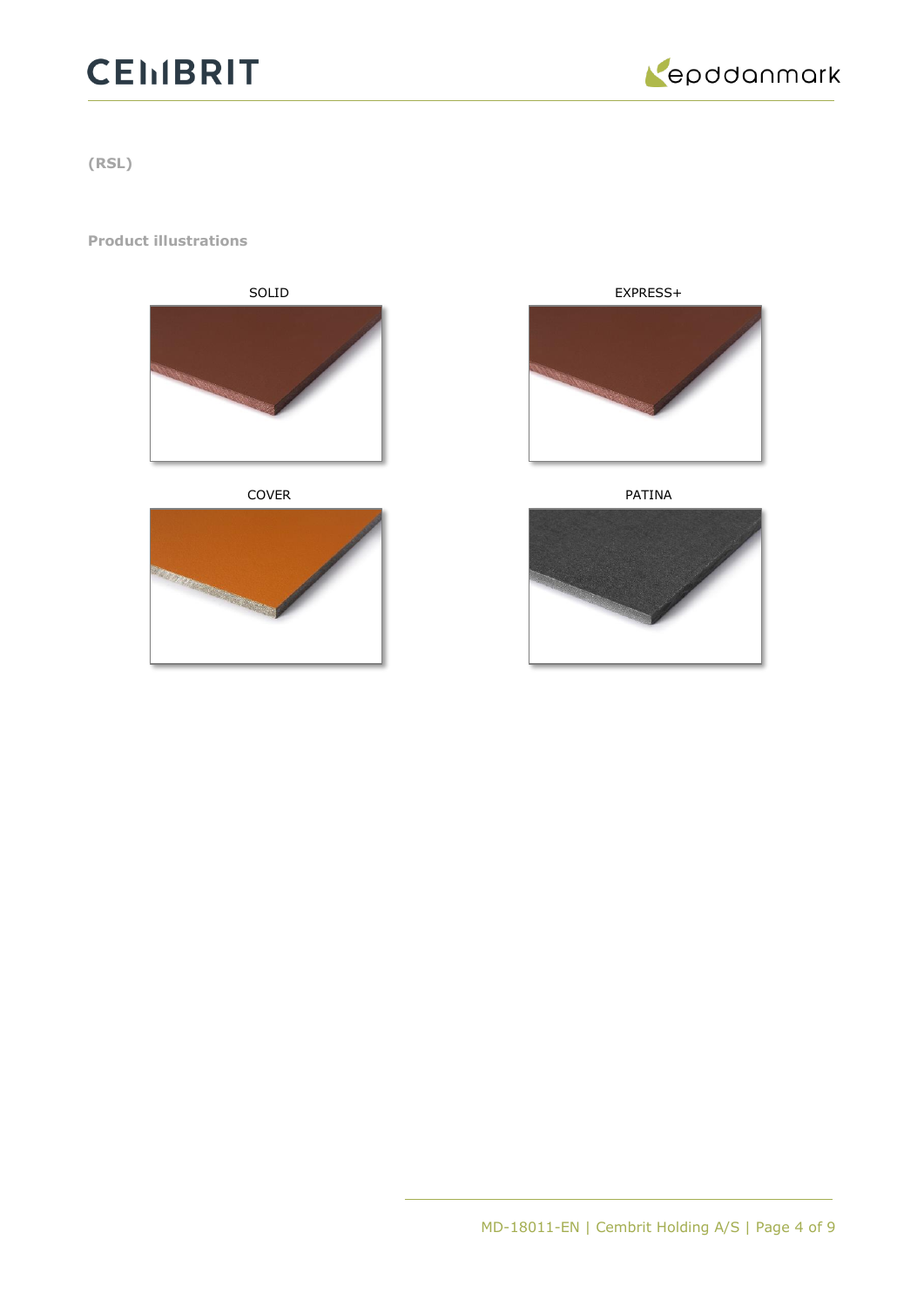

# LCA background

**Declared unit** The LCI and LCIA results in this EPD relates to 1 tonne of Cembrit fibre cement board for the types: Cembrit Solid, Cembrit Express+, Cembrit Cover and Cembrit Patina.

| <b>Name</b>                     | <b>Value</b> | <b>Unit</b>       |
|---------------------------------|--------------|-------------------|
| Declared unit                   |              |                   |
| Apparent density Solid (DoP)    | $\geq 1.550$ | kq/m <sup>3</sup> |
| Apparent density Express+ (DoP) | $\geq 1.550$ | kq/m <sup>3</sup> |
| Apparent density Cover (DoP)    | $\geq 1.550$ | kq/m <sup>3</sup> |
| Apparent density Patina (DoP)   | $\geq 1.250$ | kq/m <sup>3</sup> |
| Conversion factor to 1 kg.      | 0.001        |                   |

**PCR** This EPD is developed according to the core rules for the product category of construction products in EN 15804.

#### **Flow diagram**



**System boundaries** This EPD is based on a cradle-to-gate LCA, in which >99 weight-% has been accounted for.

> The general rules for the exclusion of inputs and outputs follows the requirements in EN 15804, 6.3.5, where the total of neglected input flows per module shall be a maximum of 5 % of energy usage and mass and 1 % of energy usage and mass for unit processes.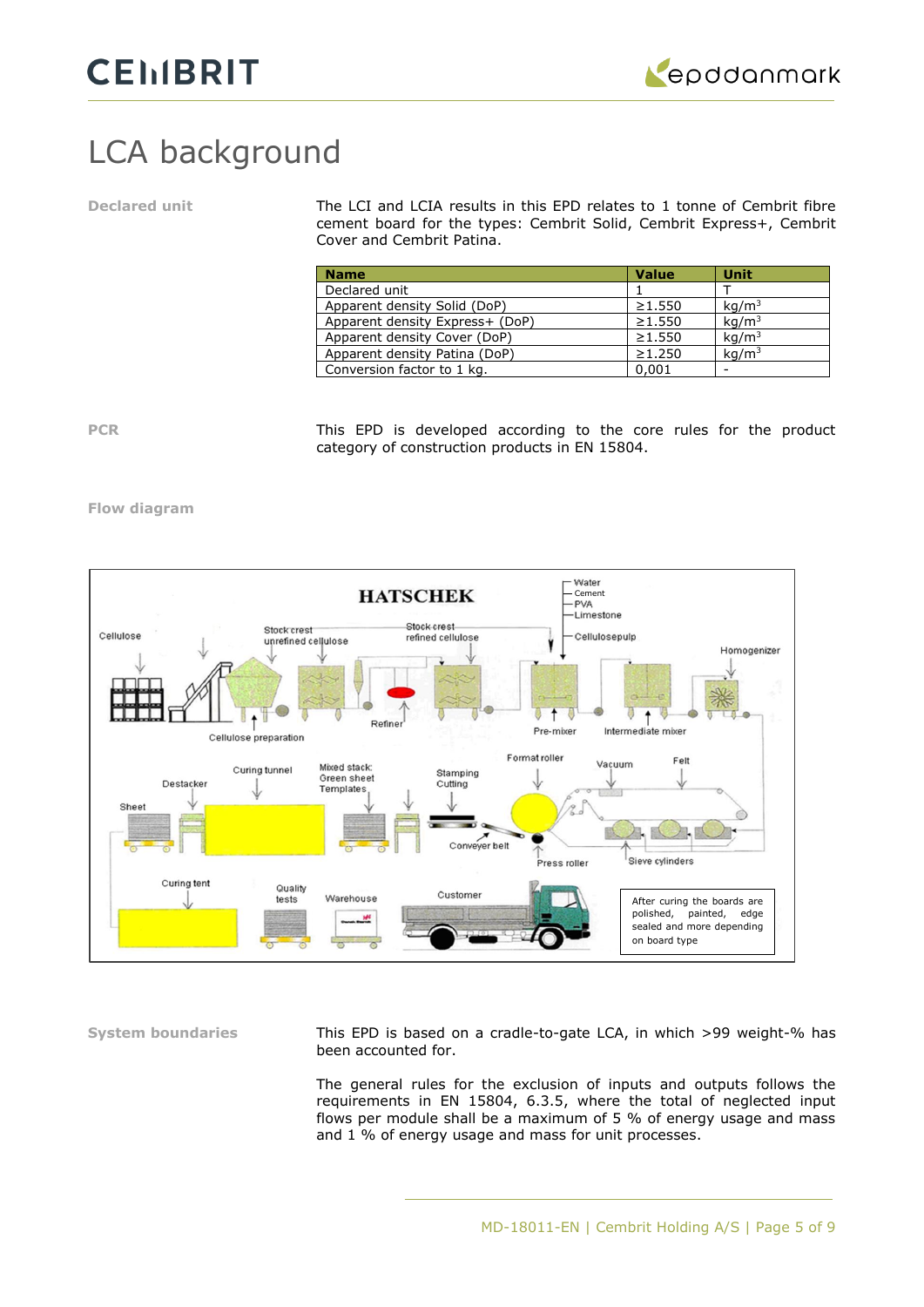

#### **Product stage (A1-A3) includes**:

- A1 Extraction and processing of raw materials
- A2 Transport to the production site
- A3 Manufacturing processes

The product stage comprises the acquisition of all raw materials, products and energy, transport to the production site, packaging and waste processing up to the "end-of-waste" state or final disposal. The LCA results are declared in aggregated form for the product stage, which means, that the sub-modules A1, A2 and A3 are declared as one module A1-A3.

Cembrit boards are produced according to the Hatschek method: the base materials (binder, fibers, etc) are processed into a homogeneous mixture with water and transferred to the vats of the Hatschek machine. Rotating sieve cylinders in the vats collects a thin layer of solid material and transfer the layer to a rotating felt for dewatering and further on to the accumulating format roller. The format roller is gradually covered by layers of fibre cement and once the required board thickness is reached, the fibre cement layer, still moist and moldable, is unwound and taken from the roll. Further information on the Hatschek method may be found here:

[http://www.fibrecementconsulting.com/publications/011011.hatschekfil](http://www.fibrecementconsulting.com/publications/011011.hatschekfilmsummary.pdf) [msummary.pdf](http://www.fibrecementconsulting.com/publications/011011.hatschekfilmsummary.pdf)

The fibre cement "green sheet" board is cut, and remaining leftovers from this cutting process are returned to the manufacturing process, so that no waste is produced. The cut "green" board is piled up and compressed. The boards are then stored for curing and temporarily deposited in storage. Generally, storage period lasts up to four weeks.

After pre-curing period the Patina boards are dried by autoclave, which runs on electricity. The other board types (Solid, Express+ and Cover) are just air-dried. After the drying process, products are ready to be polished, trimming edges, cutting to pieces, painted, edge-sealed, hydrophobated, depending on type, and further on to quality controls and packing processes.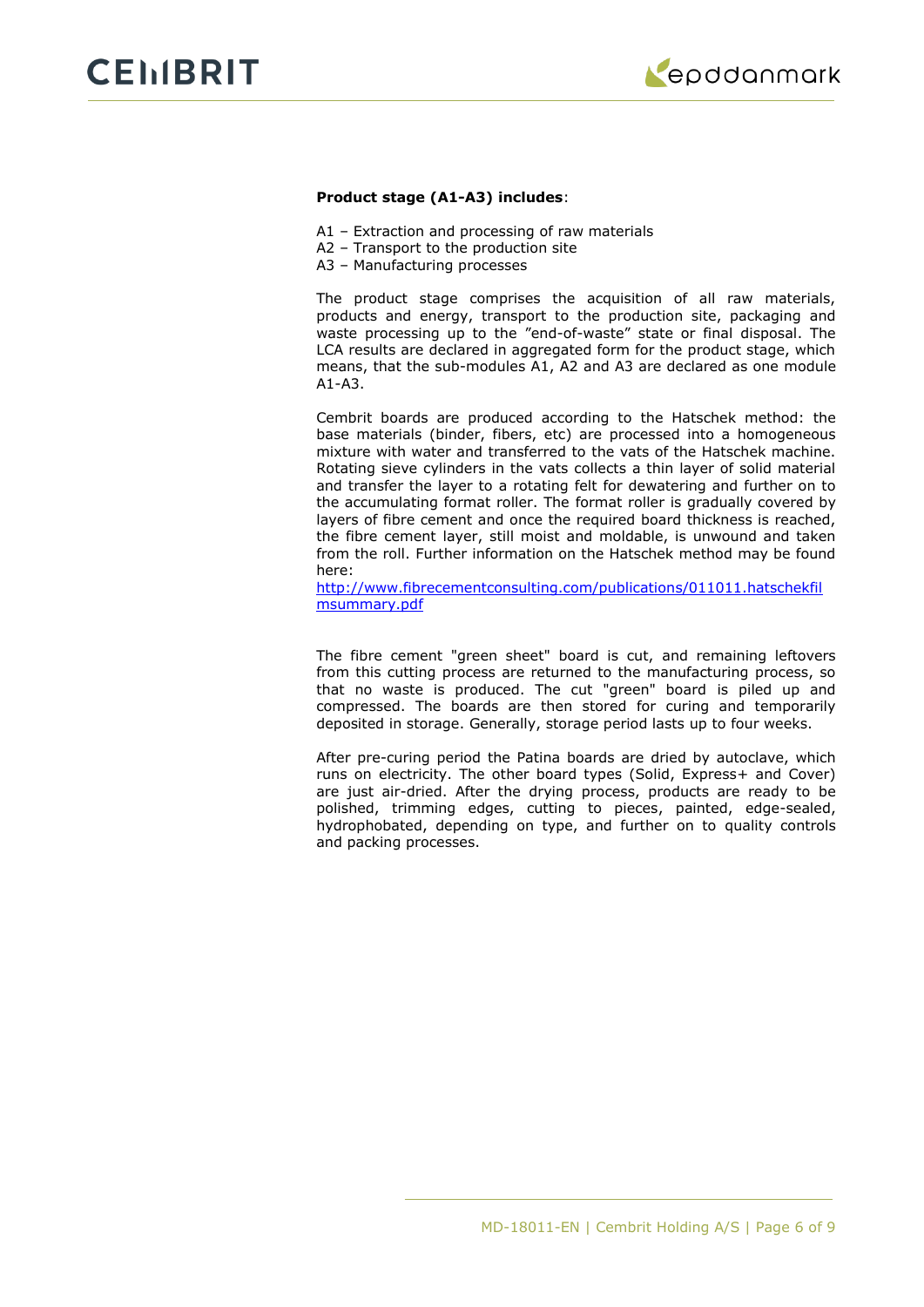# LCA results

|                  | <b>ENVIRONMENTAL IMPACTS PER TONNE</b>                                                                                                                                                                                                                                                                                          |                      |                         |                      |                       |  |  |
|------------------|---------------------------------------------------------------------------------------------------------------------------------------------------------------------------------------------------------------------------------------------------------------------------------------------------------------------------------|----------------------|-------------------------|----------------------|-----------------------|--|--|
| <b>Parameter</b> | <b>Unit</b>                                                                                                                                                                                                                                                                                                                     | <b>Cembrit Solid</b> | <b>Cembrit Express+</b> | <b>Cembrit Cover</b> | <b>Cembrit Patina</b> |  |  |
|                  |                                                                                                                                                                                                                                                                                                                                 | $A1-A3$              | $A1-A3$                 | $A1-A3$              | $A1-A3$               |  |  |
| <b>GWP</b>       | [ $kg CO2$ -eq.]                                                                                                                                                                                                                                                                                                                | 1,79E+03             | 1.79E+03                | 1,76E+03             | 7.92E+02              |  |  |
| <b>ODP</b>       | [kg CFC11-eg.]                                                                                                                                                                                                                                                                                                                  | 6.84E-07             | 6.84E-07                | 6.84E-07             | 4.12E-07              |  |  |
| AP               | [ $kg SO2$ -eq.]                                                                                                                                                                                                                                                                                                                | 4,46E+00             | 4,46E+00                | 4,38E+00             | 2,94E+00              |  |  |
| EP               | $[kq PO43-eq.]$                                                                                                                                                                                                                                                                                                                 | 4.97E-01             | 4.97E-01                | 4.89E-01             | 3.69E-01              |  |  |
| <b>POCP</b>      | [kg ethene-eq.]                                                                                                                                                                                                                                                                                                                 | 7.81E-01             | 7.81E-01                | 7,72E-01             | 2,84E-01              |  |  |
| <b>ADPE</b>      | [kg Sb-eq.]                                                                                                                                                                                                                                                                                                                     | 3.64E-02             | 3.64E-02                | 3,64E-02             | 2.47E-02              |  |  |
| <b>ADPF</b>      | [MJ]                                                                                                                                                                                                                                                                                                                            | 2,08E+04             | 2.08E+04                | 2,06E+04             | 9,38E+03              |  |  |
| Caption          | $GWP = Global$ warming potential; ODP = Ozone depletion potential; $AP =$ Acidification potential of soil and water; $EP =$ Eutrophication<br>potential; POCP = Photochemical ozone creation potential; ADPE = Abiotic depletion potential for non fossil resources; ADPF = Abiotic<br>depletion potential for fossil resources |                      |                         |                      |                       |  |  |

| <b>RESOURCE USE PER TONNE</b> |                                                                                                                          |                      |                         |                      |                       |  |
|-------------------------------|--------------------------------------------------------------------------------------------------------------------------|----------------------|-------------------------|----------------------|-----------------------|--|
| <b>Parameter</b>              | <b>Unit</b>                                                                                                              | <b>Cembrit Solid</b> | <b>Cembrit Express+</b> | <b>Cembrit Cover</b> | <b>Cembrit Patina</b> |  |
|                               |                                                                                                                          | $A1-A3$              | $A1-A3$                 | $A1-A3$              | $A1-A3$               |  |
| <b>PERE</b>                   | [MJ]                                                                                                                     | 2,64E+03             | $2,64E+03$              | 2,63E+03             | $4,27E+03$            |  |
| PERM*                         | [MJ]                                                                                                                     | 1,07E+03             | 1,07E+03                | 1,07E+03             | 2,33E+03              |  |
| <b>PERT</b>                   | [MJ]                                                                                                                     | $3,71E+03$           | $3,71E+03$              | 3,70E+03             | 6,60E+03              |  |
| <b>PENRE</b>                  | [MJ]                                                                                                                     | 2,28E+04             | 2,28E+04                | 2,25E+04             | $1,21E+04$            |  |
| PENRM**                       | [MJ]                                                                                                                     | 1,51E+03             | 1,51E+03                | 1,51E+03             | 1,48E+02              |  |
| <b>PENRT</b>                  | [MJ]                                                                                                                     | 2,43E+04             | 2,43E+04                | 2,41E+04             | $1,22E+04$            |  |
| <b>SM</b>                     | [kg]                                                                                                                     |                      |                         |                      |                       |  |
| <b>RSF</b>                    | [MJ]                                                                                                                     | 5,61E-06             | 5,61E-06                | 5,61E-06             | 5,61E-06              |  |
| <b>NRSF</b>                   | [MJ]                                                                                                                     | 5,16E-05             | 5,16E-05                | 5,16E-05             | 5,16E-05              |  |
| <b>FW</b>                     | $\text{[m}^3\text{]}$                                                                                                    | 7,32E+00             | 7,32E+00                | 7,28E+00             | 4,75E+00              |  |
|                               | PERE = Use of renewable primary energy excluding renewable primary energy resources used as raw materials; PERM = Use of |                      |                         |                      |                       |  |

Caption renewable primary energy resources used as raw materials; PERT = Total use of renewable primary energy resources; PENRE = Use of non renewable primary energy excluding non renewable primary energy resources used as raw materials; PENRM = Use of non renewable primary energy resources used as raw materials; PENRT = Total use of non renewable primary energy resources; SM = Use of secondary material; RSF = Use of renewable secondary fuels; NRSF = Use of non renewable secondary fuels; FW = Use of net fresh water

\* *Contribution from packaging material per product type: 5,40E+02 MJ \*\* Contribution from packaging material per product type: 1,25E+02 MJ*

|                  | <b>OUTPUT FLOWS AND WASTE CATEGORIES PER TONNE</b>                                                                                                                                                                                                                            |                      |                         |                      |                       |  |  |
|------------------|-------------------------------------------------------------------------------------------------------------------------------------------------------------------------------------------------------------------------------------------------------------------------------|----------------------|-------------------------|----------------------|-----------------------|--|--|
| <b>Parameter</b> | Unit                                                                                                                                                                                                                                                                          | <b>Cembrit Solid</b> | <b>Cembrit Express+</b> | <b>Cembrit Cover</b> | <b>Cembrit Patina</b> |  |  |
|                  |                                                                                                                                                                                                                                                                               | $A1-A3$              | $A1-A3$                 | $A1-A3$              | $A1-A3$               |  |  |
| <b>HWD</b>       | [kg]                                                                                                                                                                                                                                                                          | $3,25E+00$           | $3,25E+00$              | $3,25E+00$           | 1,06E-01              |  |  |
| <b>NHWD</b>      | [kg]                                                                                                                                                                                                                                                                          | 2,44E+02             | $2.44E + 02$            | 2,44E+02             | 1,15E+02              |  |  |
| <b>RWD</b>       | [kg]                                                                                                                                                                                                                                                                          | 1,40E+00             | 1,40E+00                | 1,39E+00             | $1,12E+00$            |  |  |
| <b>CRU</b>       | [kg]                                                                                                                                                                                                                                                                          |                      |                         |                      |                       |  |  |
| <b>MFR</b>       | [kg]                                                                                                                                                                                                                                                                          |                      |                         |                      |                       |  |  |
| <b>MER</b>       | [kg]                                                                                                                                                                                                                                                                          |                      |                         |                      |                       |  |  |
| EEE              | [MJ]                                                                                                                                                                                                                                                                          |                      |                         |                      |                       |  |  |
| EET              | [MJ]                                                                                                                                                                                                                                                                          |                      |                         |                      |                       |  |  |
| Caption          | HWD = Hazardous waste disposed; NHWD = Non hazardous waste disposed; RWD = Radioactive waste disposed; CRU =<br>Components for re-use; MFR = Materials for recycling; MER = Materials for energy recovery; EEE = Exported electrical energy; EET<br>= Exported thermal energy |                      |                         |                      |                       |  |  |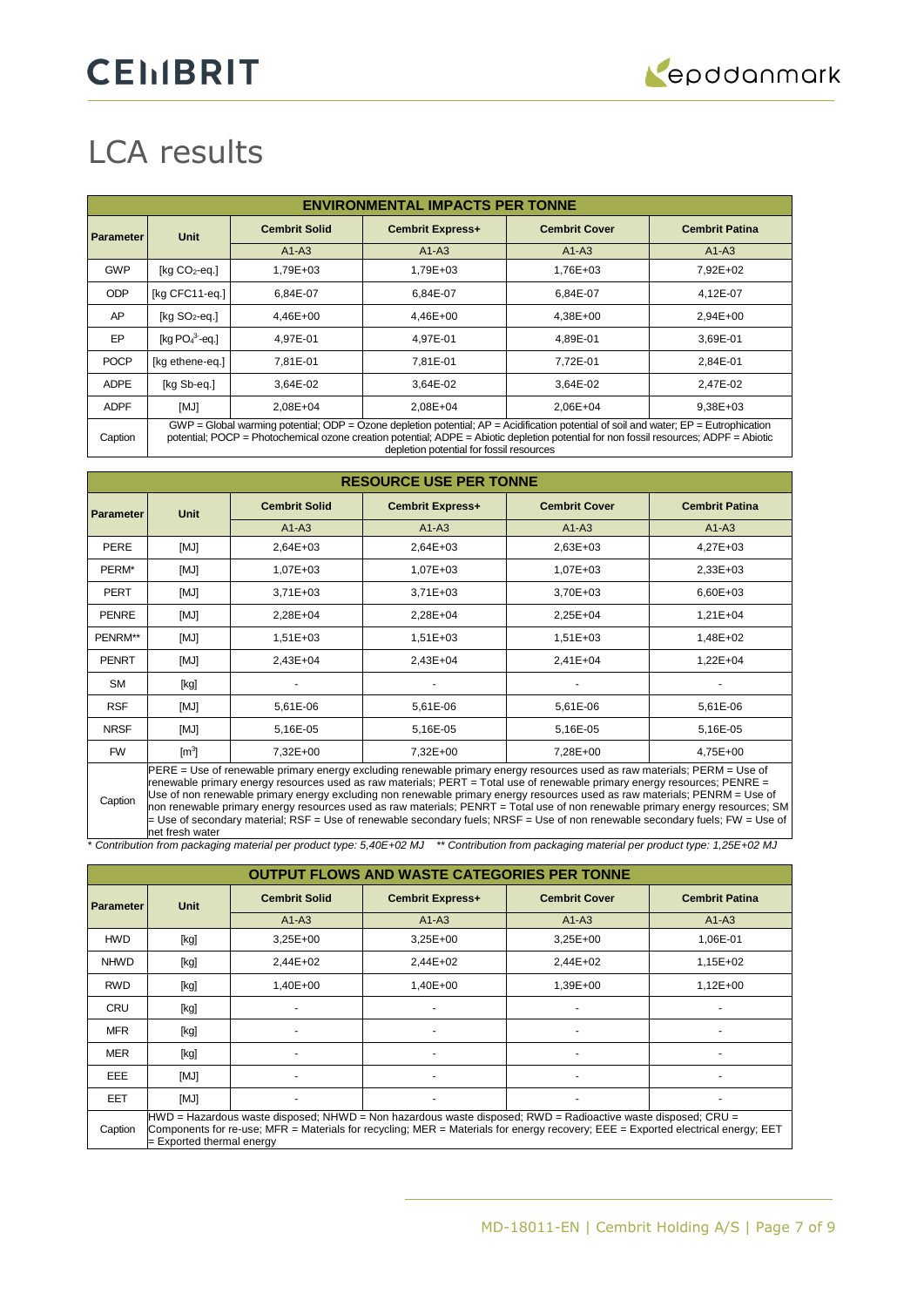

### Additional information

**Indoor air** *The EPD does not give information on release of dangerous substances to indoor air because the horizontal standards on measurement of release of regulated dangerous substances from construction products using harmonised test methods according to the provisions of the respective technical committees for European product standards are not available.* **Soil and water** *The EPD does not give information on release of dangerous substances to soil and water because the horizontal standards on measurement of release of regulated dangerous substances from construction products using harmonised test methods according to the provisions of the respective technical committees for European product standards are not available.*